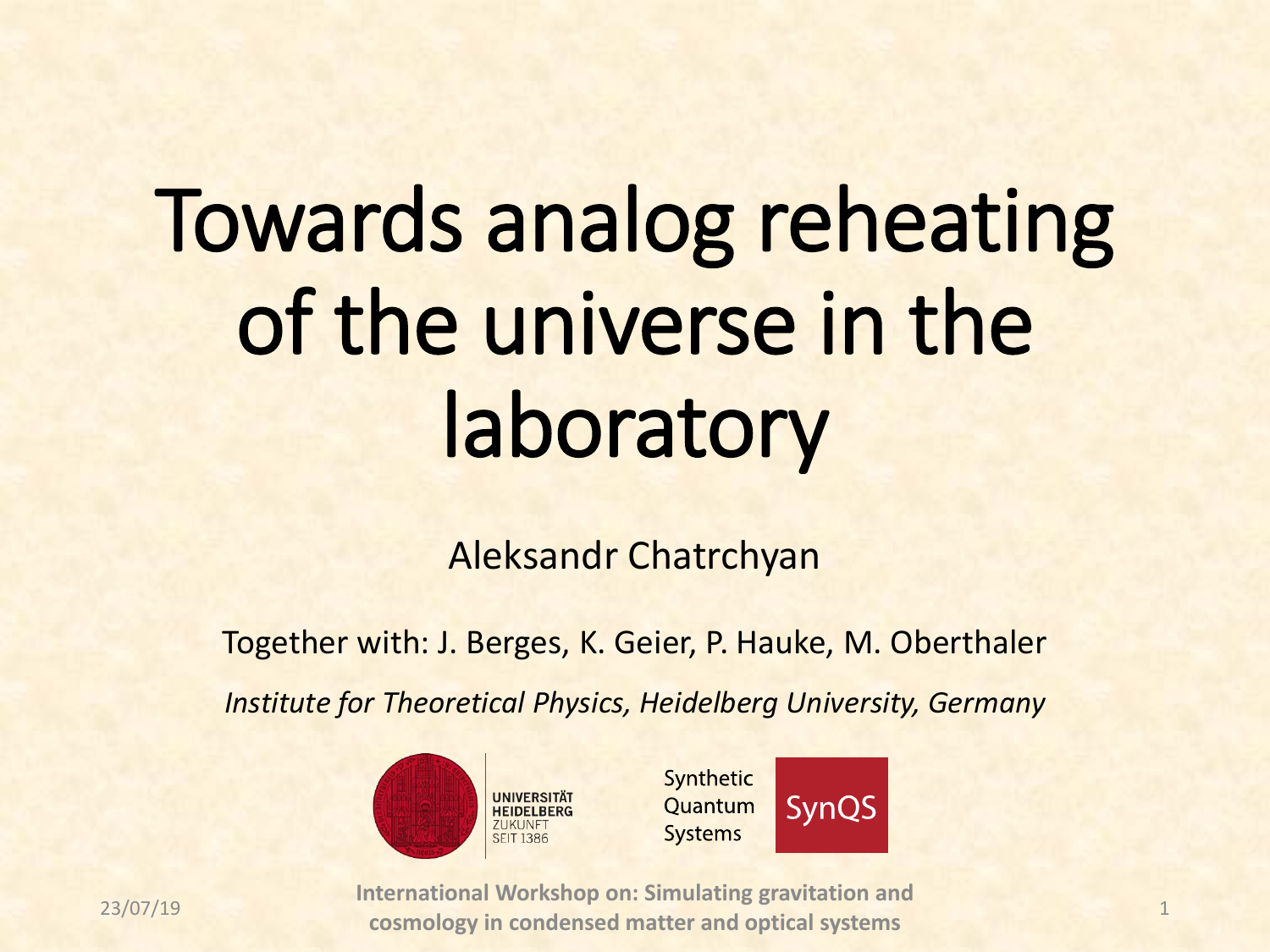#### Reheating of the universe after inflation

#### **Cosmic inflation**

The very early universe underwent a phase of accelerated expansion.



#### **Hot big bang cosmology**

The early universe was a hot thermal plasma of matter and radiation

#### **Reheating of the universe**

The inflaton decays into particles

*Kofman et al., PRL 73 1994*

What aspects of the reheating dynamics can be simulated with trapped atomic gases?

- Cosmic expansion
- Particle production after inflation
- Thermalization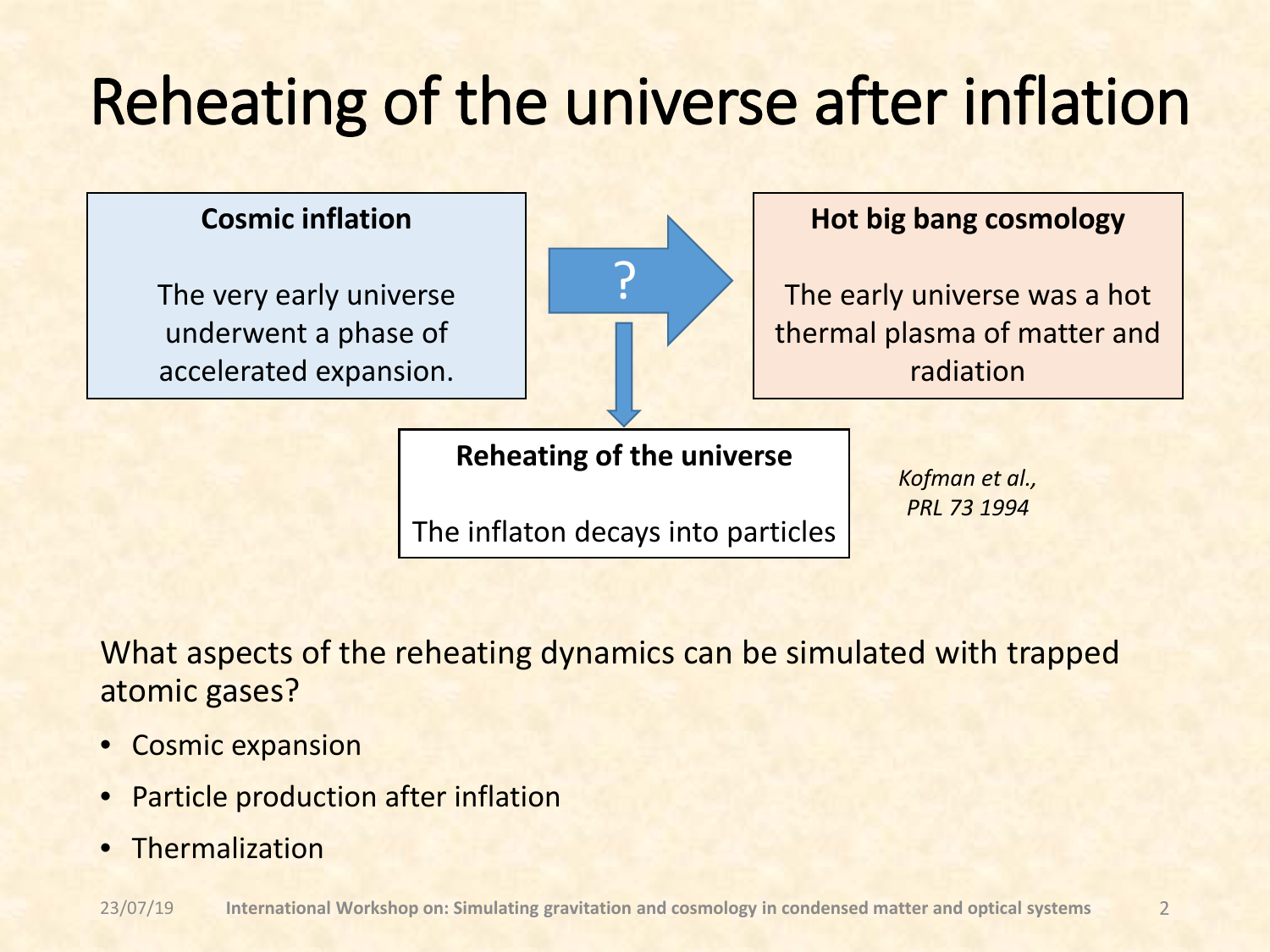- Cosmology:
	- Expanding universe
		- Flat FRW metrics: characterized by a scale factor  $a(t)$

 $\Delta x_{\rm phys} = a(t)\Delta x$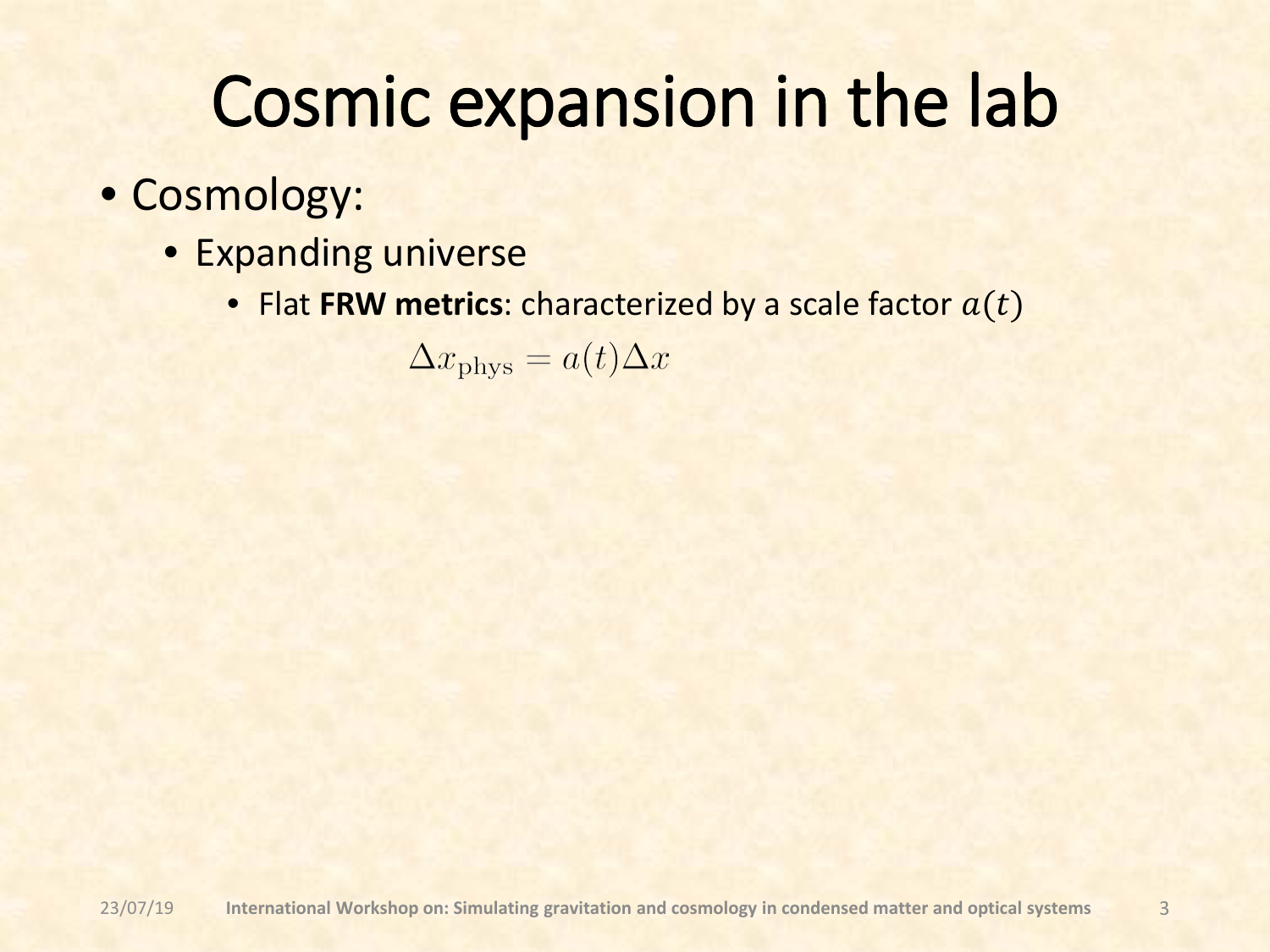- Cosmology:
	- Expanding universe
		- Flat FRW metrics: characterized by a scale factor  $a(t)$

 $\Delta x_{\rm phys} = a(t) \Delta x$ 

• Expansion in a trapped Bose gas:

$$
i\hbar\frac{\partial\psi}{\partial t} = \left(-\frac{\hbar^2\Delta}{2m} + U_{\text{ext}}\right)\psi + g\psi^+\psi\psi
$$

**physically expand** the trapping potential +

 $U_{\text{ext}} \rightarrow U_{\text{ext}}[a(t)]$ 



*M. Uhlmann et al. New J. Phys. 7, 2005, Fedichev and Fischer PRL 91, 2003 S. Eckel et al. PRX 8 2018*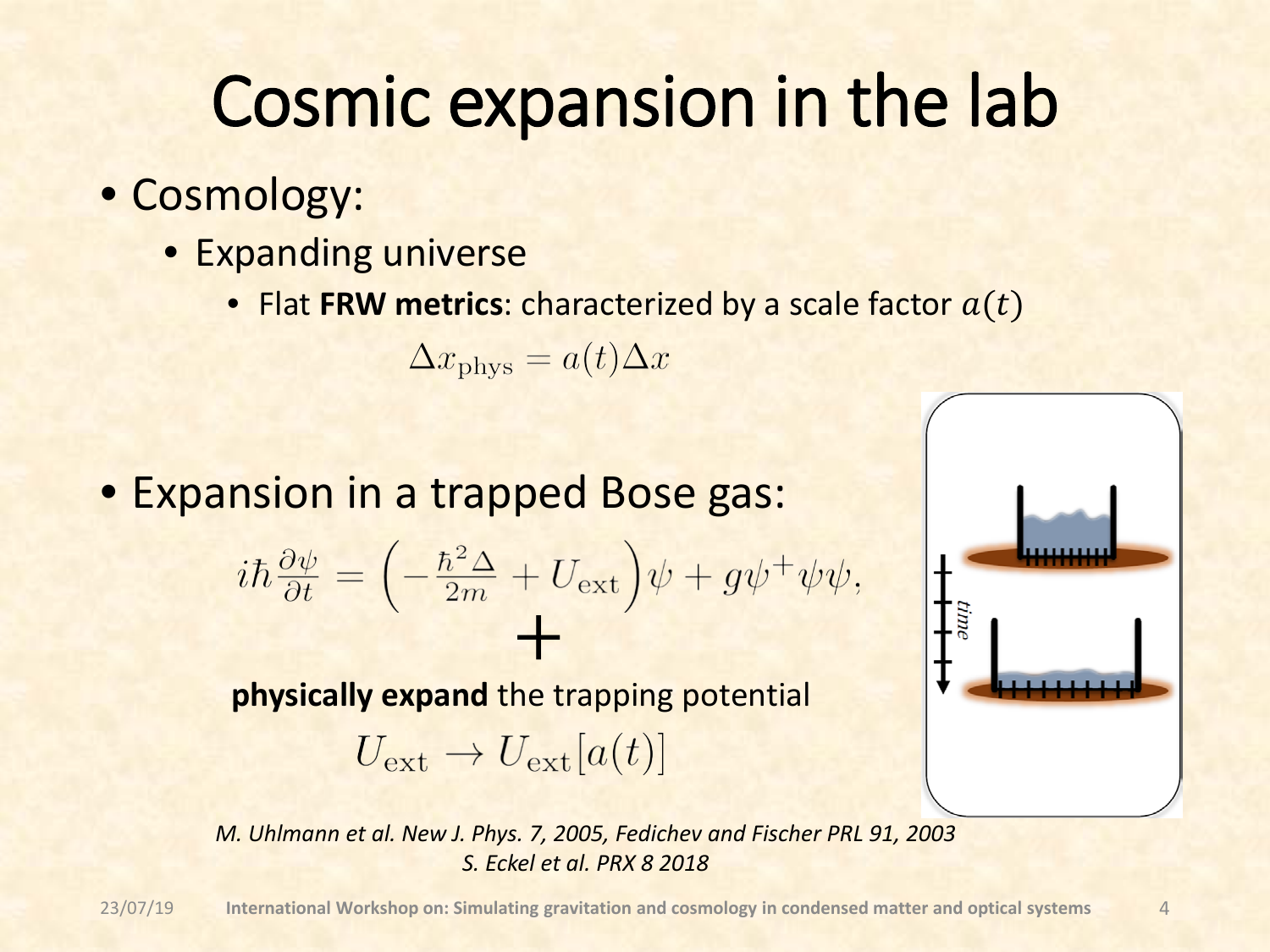**Alternative approach**: identify the (lab) coordinates with co-moving ones:

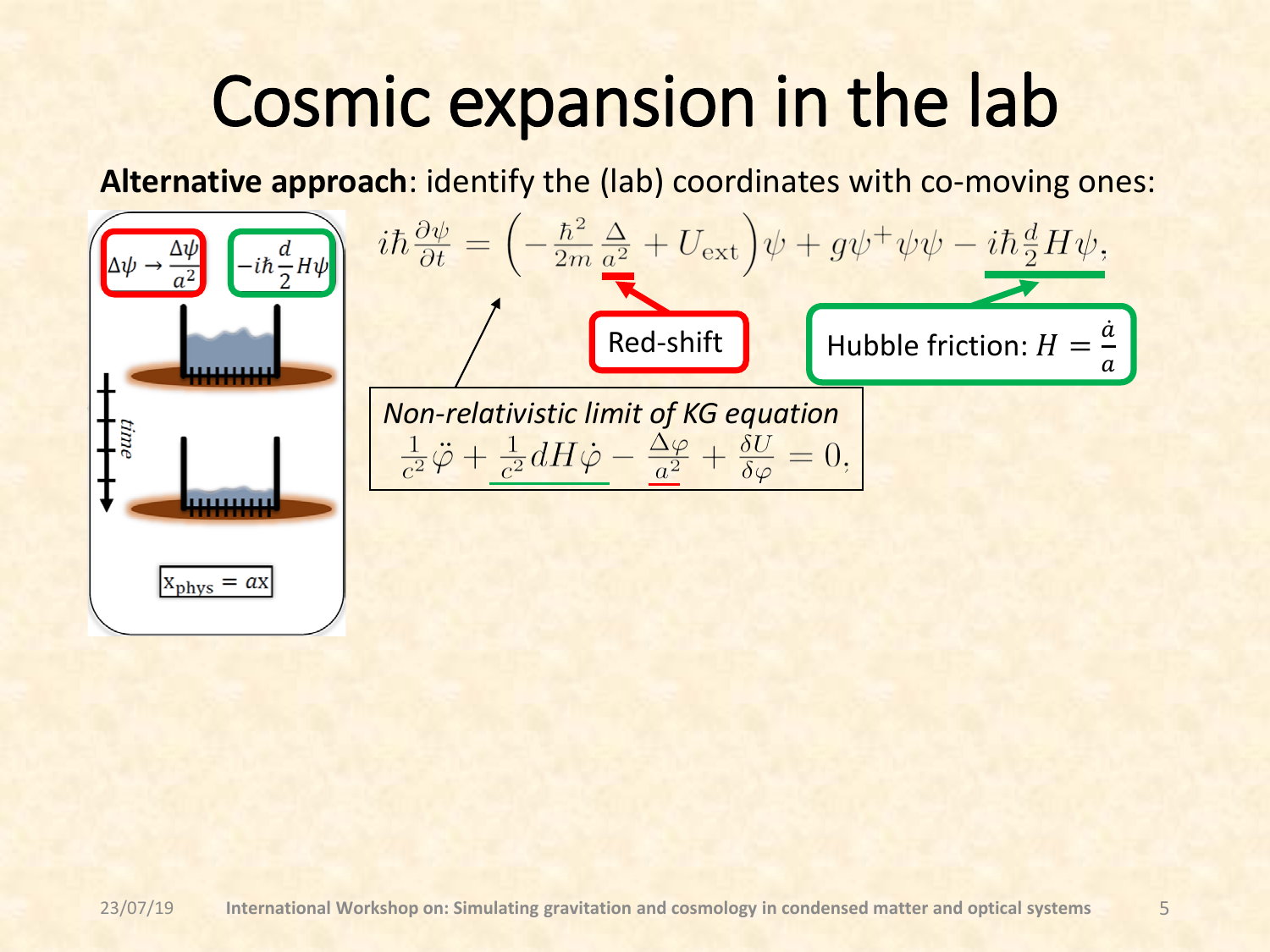**Alternative approach**: identify the (lab) coordinates with co-moving ones:

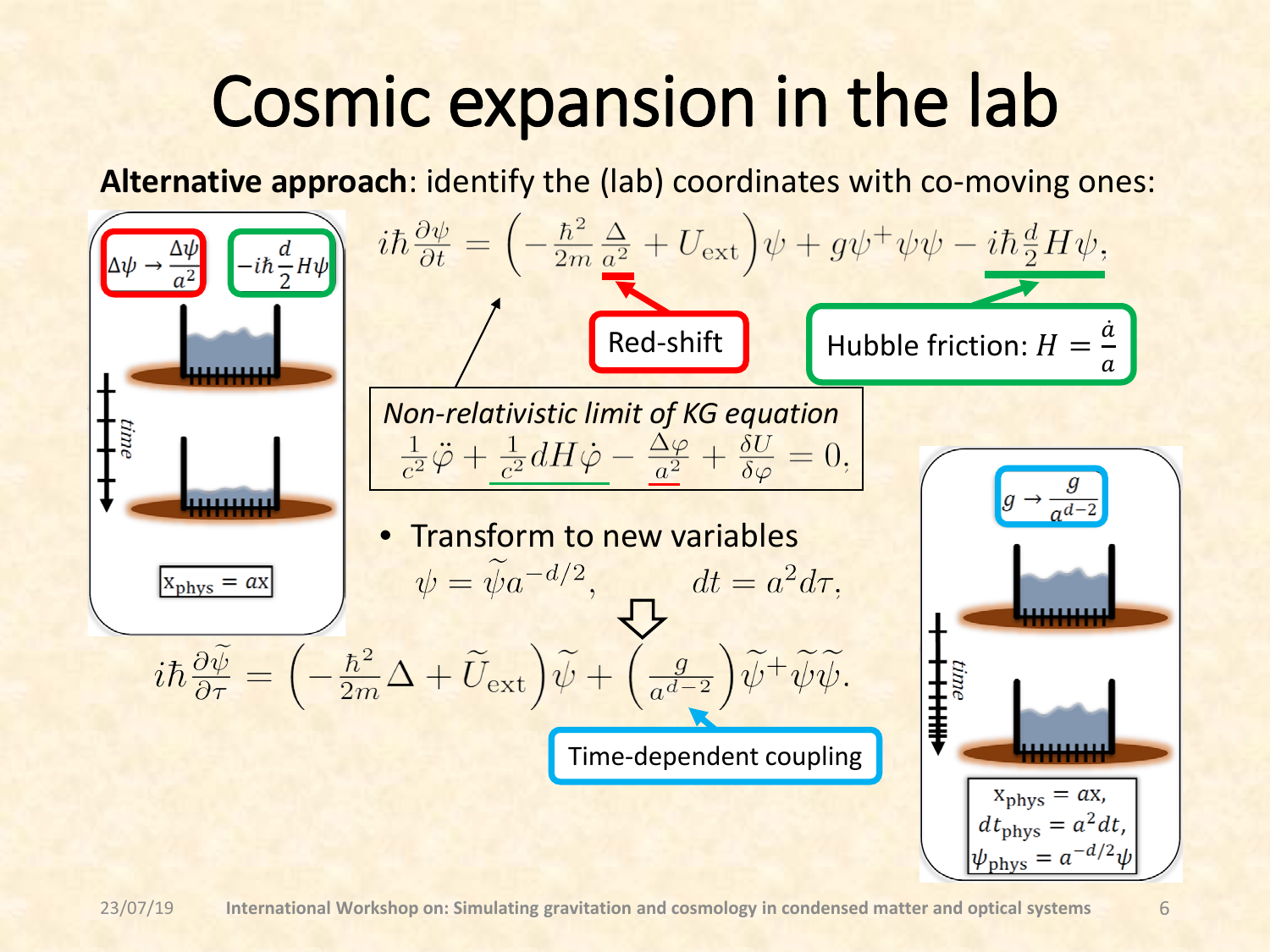**Alternative approach**: identify the (lab) coordinates with co-moving ones:

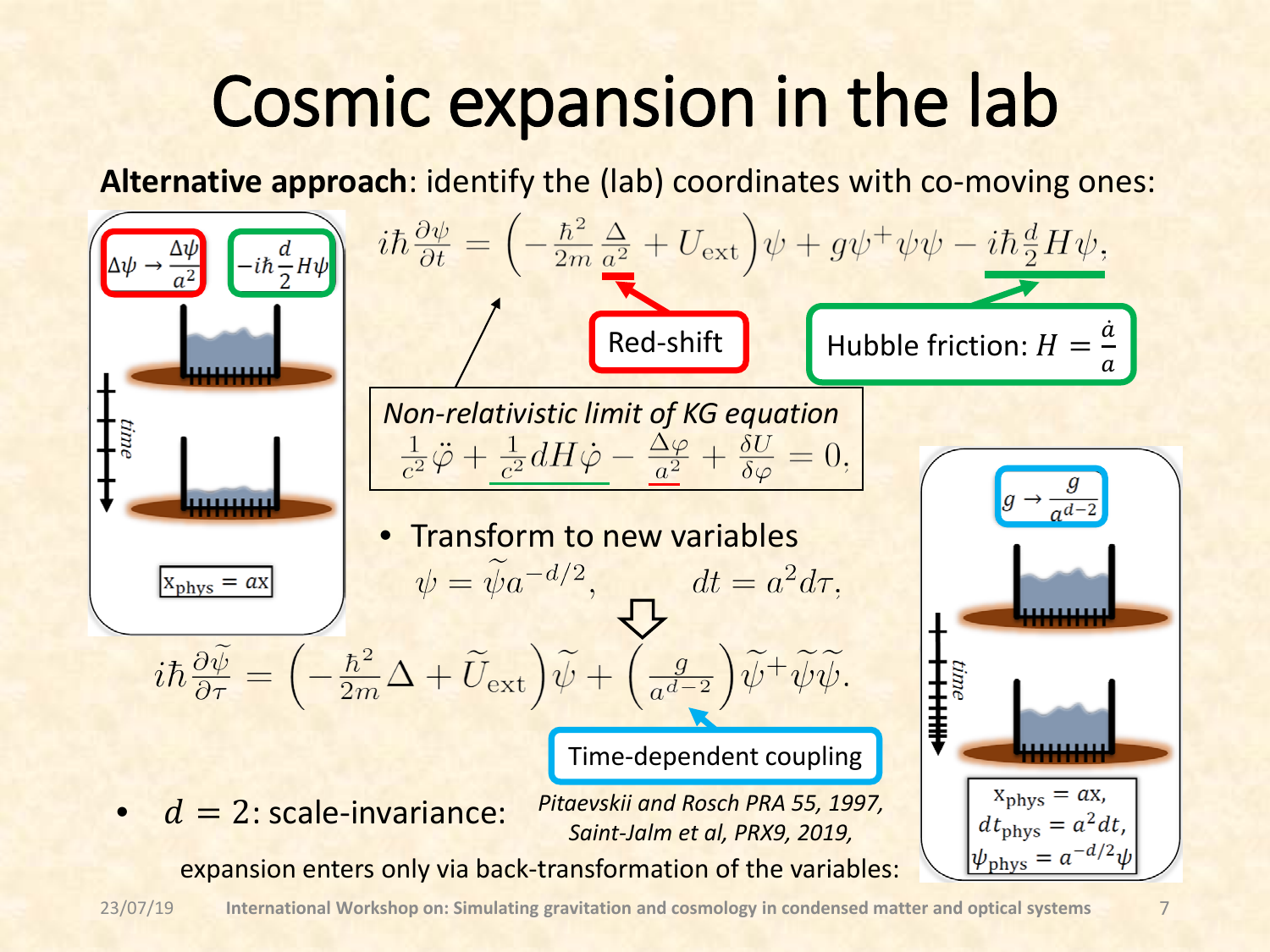#### **The universe after inflation:**

- The inflaton oscillates around the minimum of its potential
- Decays into particles



#### **Ultracold atomic gas:**

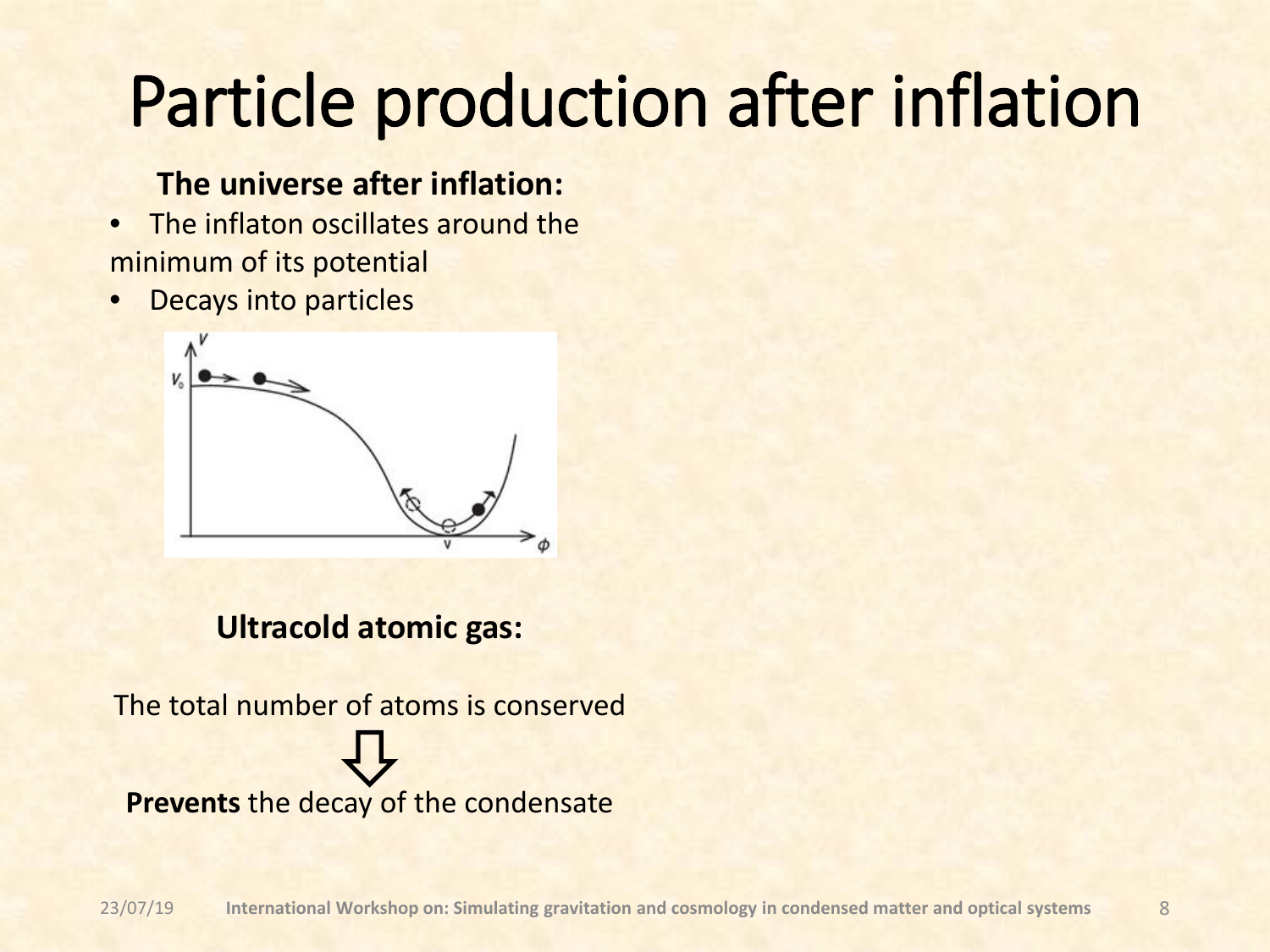#### **The universe after inflation:**

- The inflaton oscillates around the minimum of its potential
- Decays into particles



#### **Ultracold atomic gas:**

The total number of atoms is conserved **Prevents** the decay of the condensate

#### **Early stages (preheating):**

• Particles/fluctuations live on an effective  $\phi(t)$ -dependent potential

$$
\delta \ddot{\varphi}_{\mathbf{p}} + M_{\mathbf{p}}^2 (\phi(t)) \delta \varphi_{\mathbf{p}} = 0
$$

Parametric resonance (explosive particle production)

#### **Sound waves on top of the BEC:**

 $\ddot{\Phi}_{\mathbf{p}} + \frac{gn_{\text{cond}}}{m} p^2 \Phi_{\mathbf{p}} = 0$ 

Modulate the scattering length:  $g(t)$ 

| Robertson et al.,<br>PRD 98, 2018 | Pollack et al,.<br>PRA 81, 2010 |
|-----------------------------------|---------------------------------|
| Vidanović et al,                  | Nguyen et al.,                  |
| PRA 84, 2011                      | <b>PRX 9, 2019</b>              |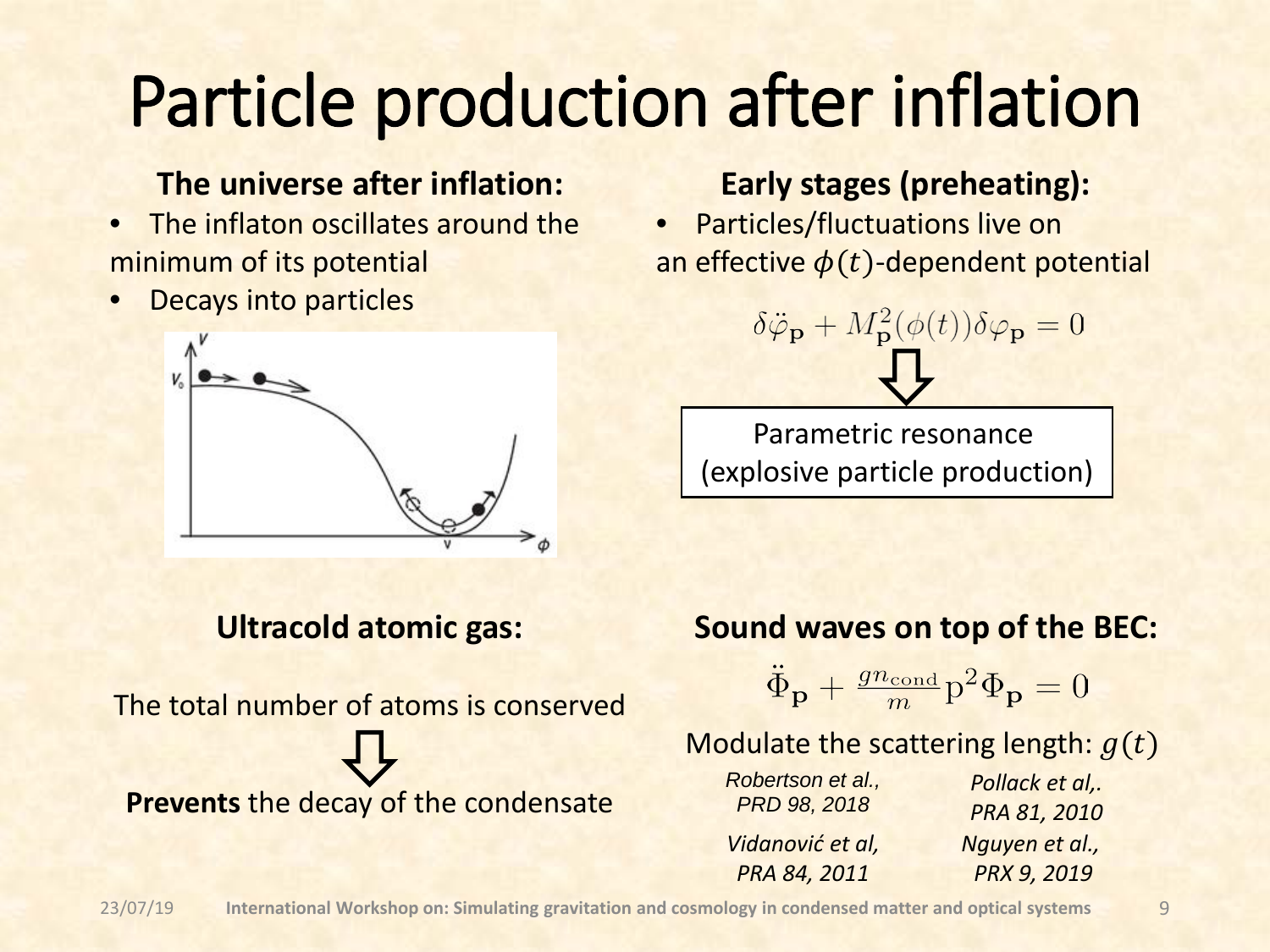Lattice simulations (2D,  $N \sim 10^8$  atoms) based on TWA



23/07/19 **International Workshop on: Simulating gravitation and cosmology in condensed matter and optical systems**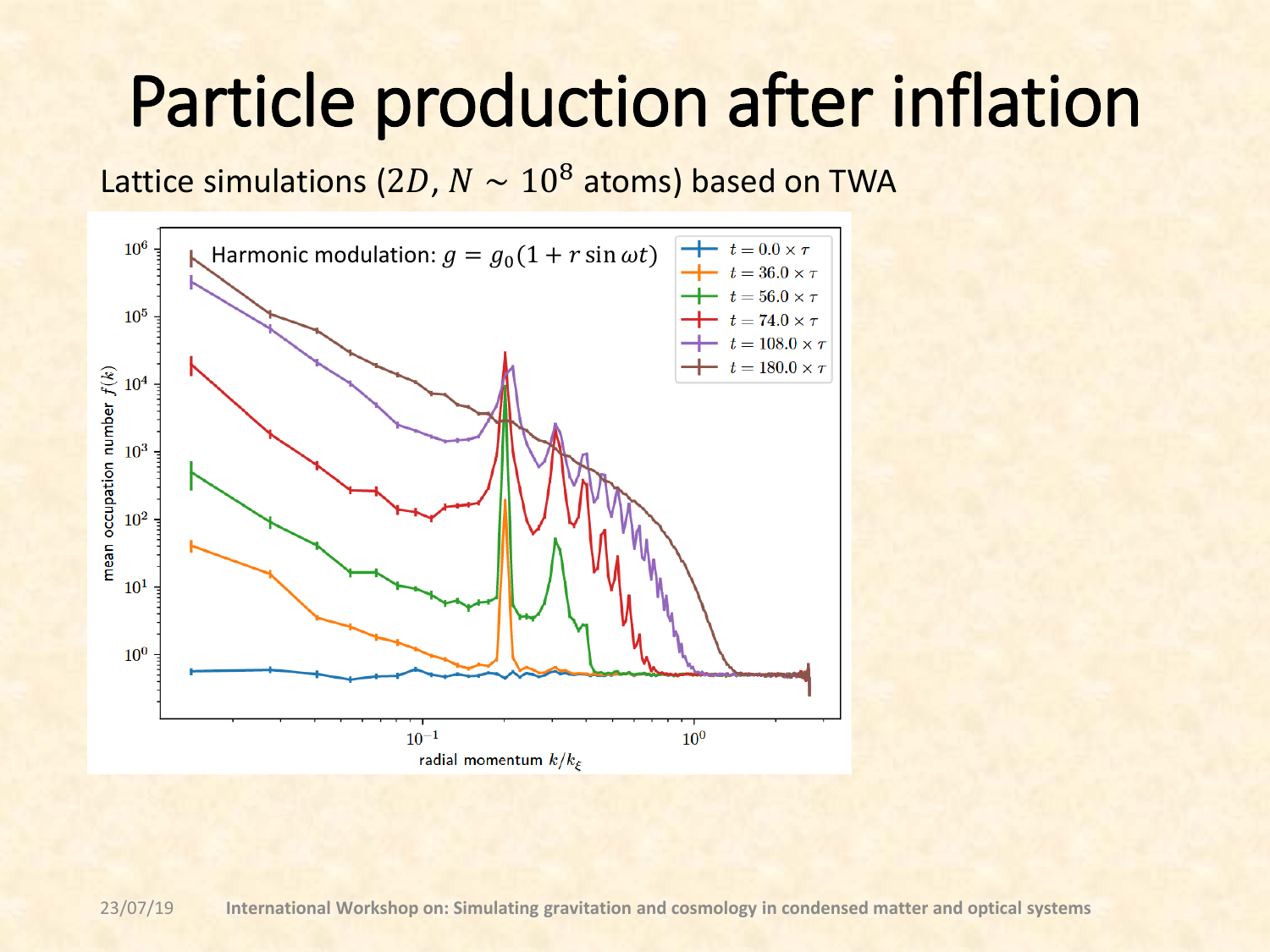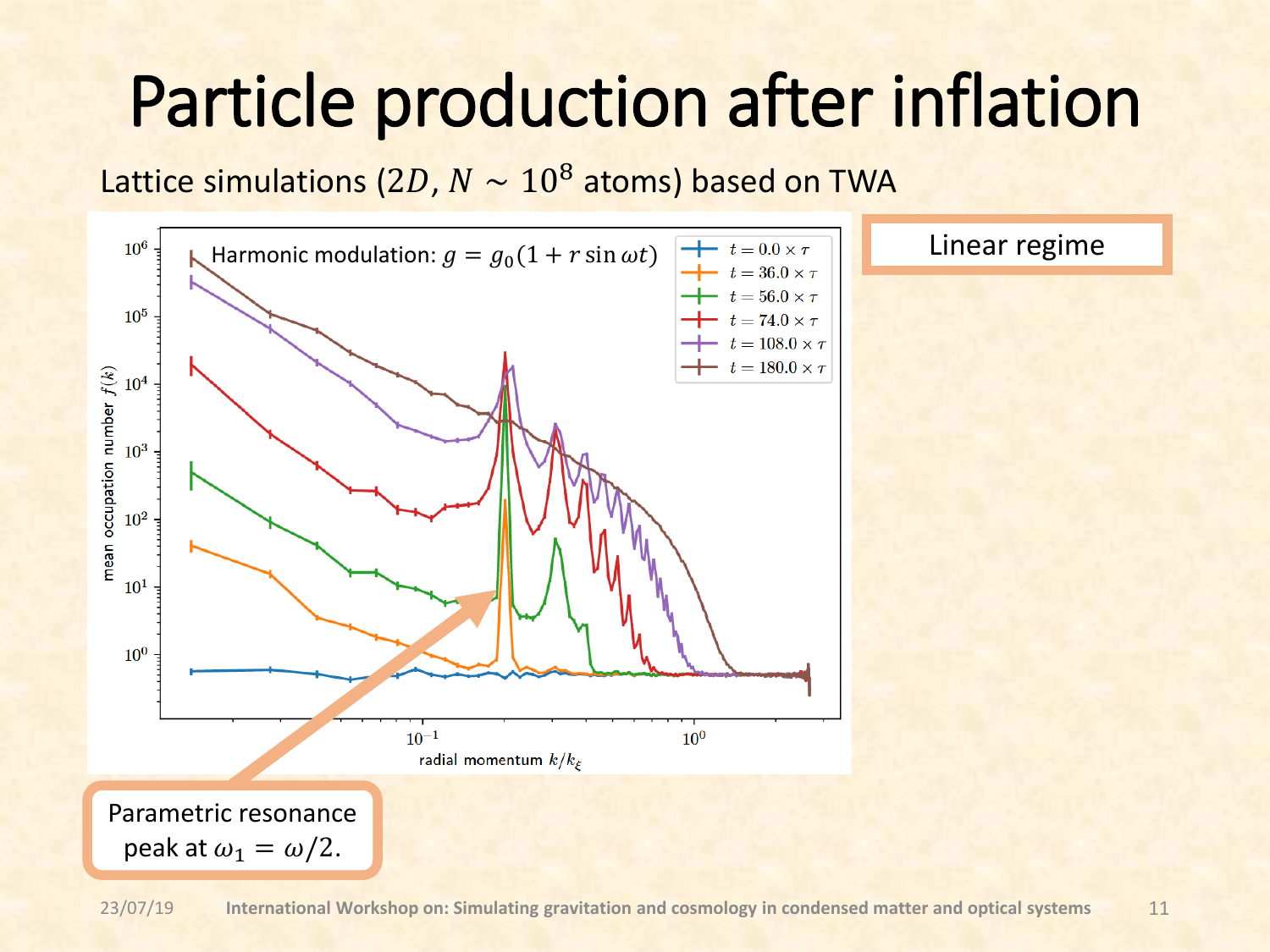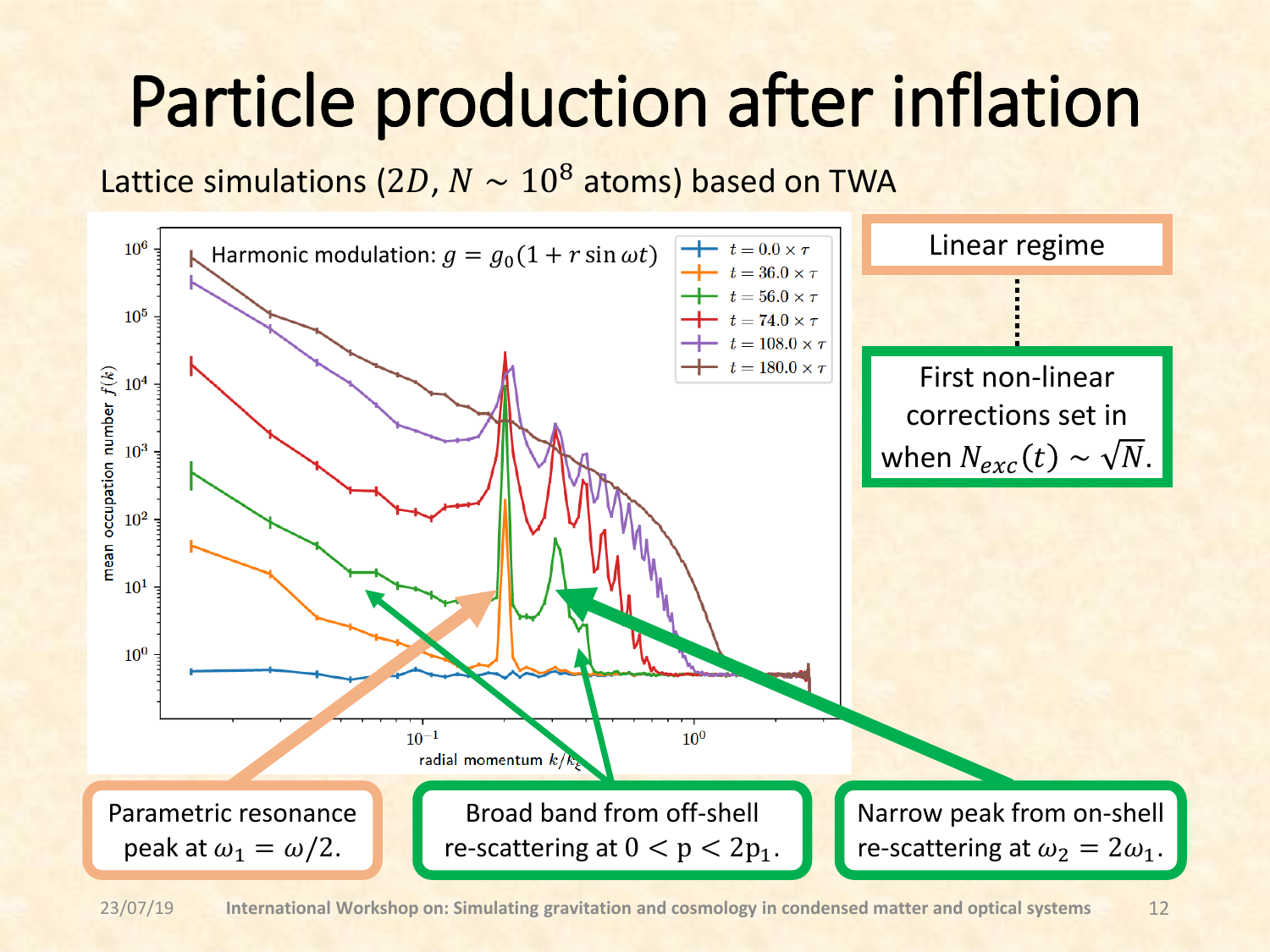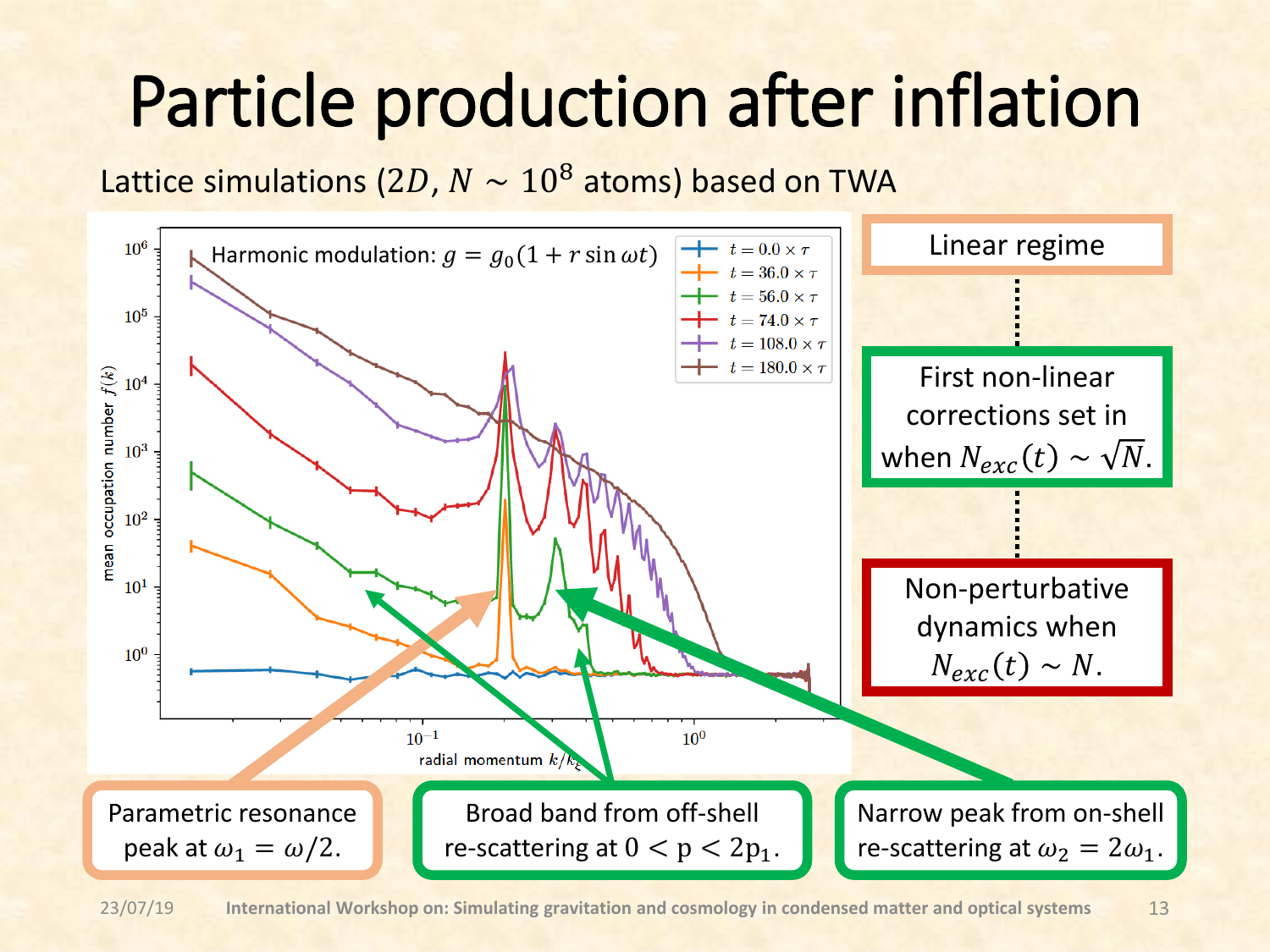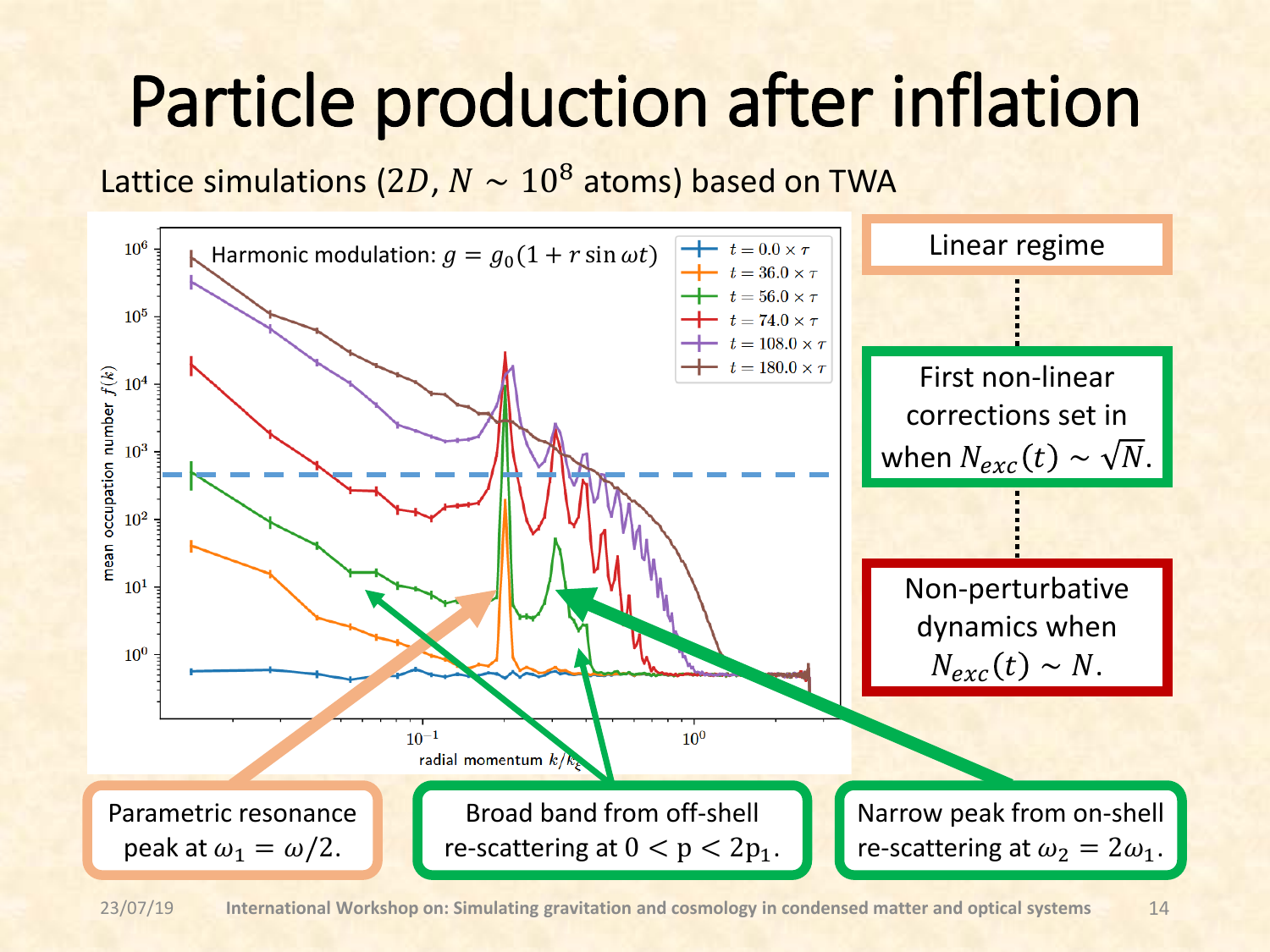#### Non-linearities: analytics

• Real-time (2PI) evolution equations for two-point functions:

*Cornwall et al., PRD 10 1974*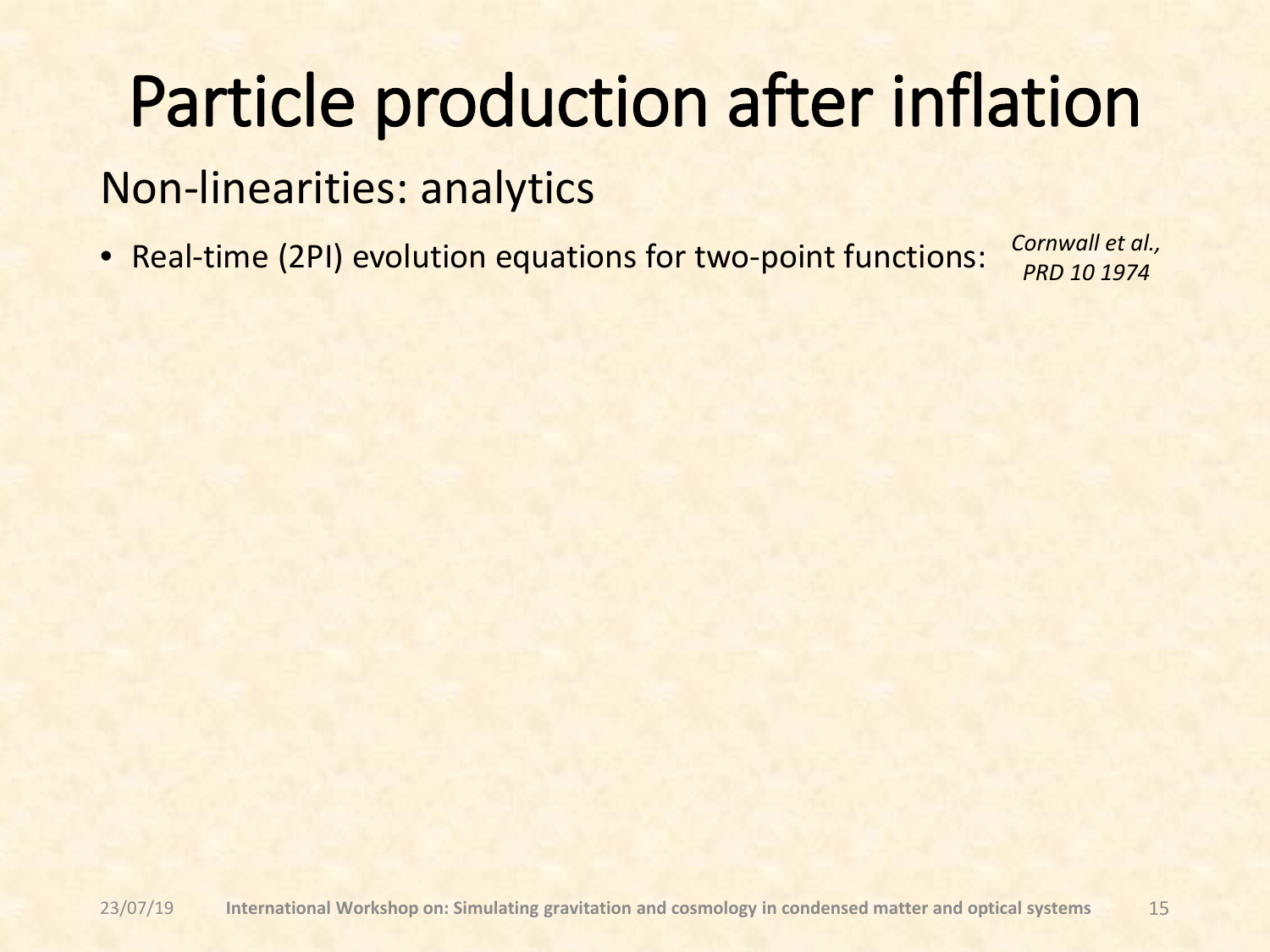#### Non-linearities: analytics

- Real-time (2PI) evolution equations for two-point functions:
- *Cornwall et al., PRD 10 1974*

• Statistical propagator:

 $\widetilde{n}(x,y) = \frac{1}{2} \langle {\hat{\psi}(x) \hat{\psi}^+(y)} \rangle - \Psi(x) \Psi^*(y), \qquad \widetilde{n}(t,t,\mathbf{p}) = f(t,\mathbf{p})$  $\Psi(x)=\langle \hat{\psi}(x)\rangle, \qquad \widetilde{m}(x,y)=\tfrac{1}{2}\langle \{\hat{\psi}(x)\hat{\psi}(y)\}\rangle-\Psi(x)\Psi(y),$   $\left[i\partial_t-\tfrac{{\bf p}^2}{2m}-2g(t)|\Psi(t)|^2\right]\widetilde{n}(t,t',{\bf p})-g(t)\Psi^2(t)\widetilde{m}^*(t,t',{\bf p})=0$ Linear regime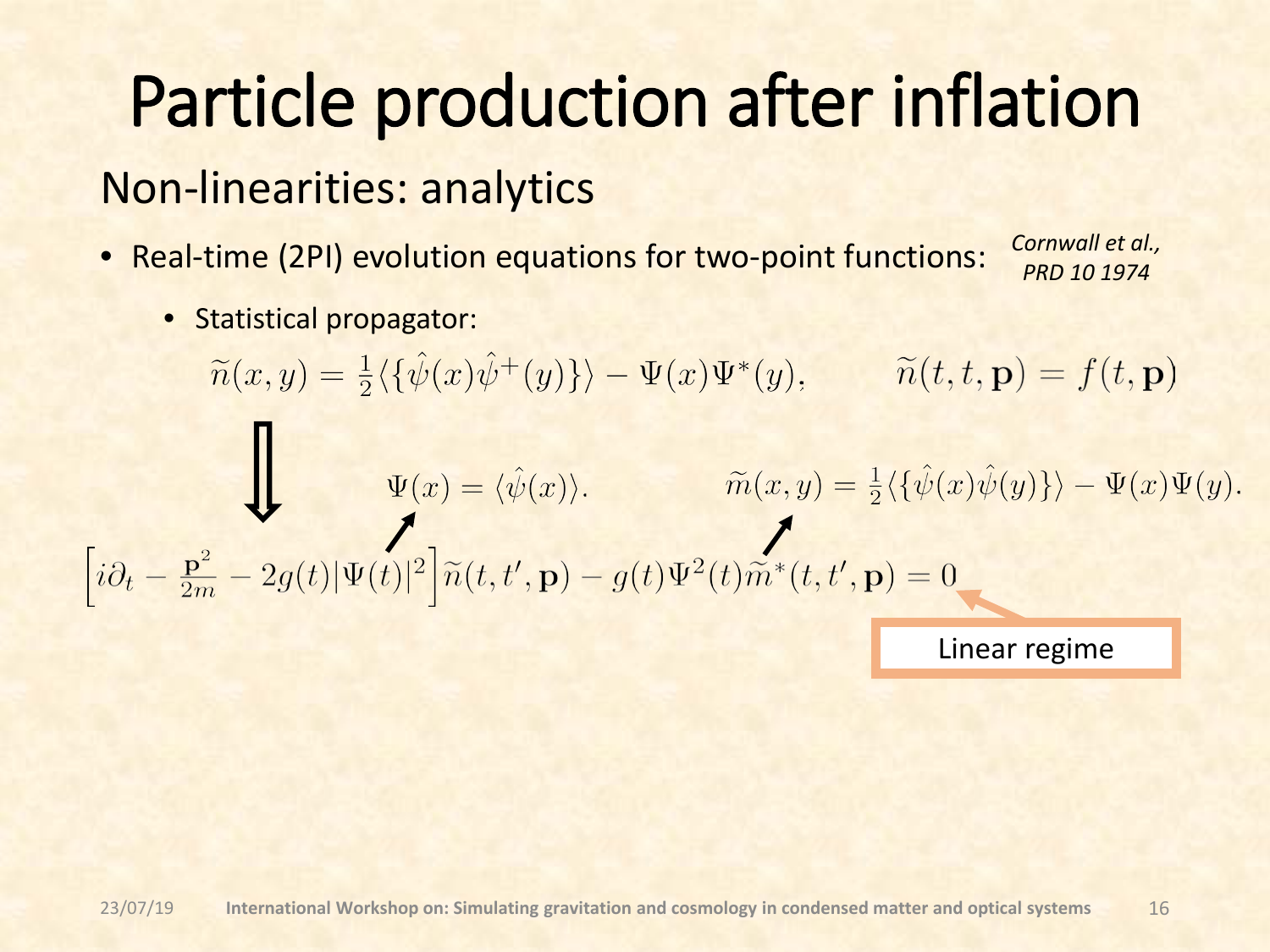#### Non-linearities: analytics

- Real-time (2PI) evolution equations for two-point functions:
- *Cornwall et al., PRD 10 1974*

• Statistical propagator:

$$
\widetilde{n}(x,y) = \frac{1}{2} \langle \{\hat{\psi}(x)\hat{\psi}^+(y)\} \rangle - \Psi(x)\Psi^*(y), \qquad \widetilde{n}(t,t,\mathbf{p}) = f(t,\mathbf{p})
$$
\n
$$
\Psi(x) = \langle \hat{\psi}(x) \rangle, \qquad \widetilde{m}(x,y) = \frac{1}{2} \langle \{\hat{\psi}(x)\hat{\psi}(y)\} \rangle - \Psi(x)\Psi(y).
$$
\n
$$
[i\partial_t - \frac{\mathbf{p}^2}{2m} - 2g(t)|\Psi(t)|^2 \Big] \widetilde{n}(t,t',\mathbf{p}) - g(t)\Psi^2(t)\widetilde{m}^*(t,t',\mathbf{p}) = 0
$$
\nLinear regime\n
$$
+ i c g(t) g(t') \int_{\mathbf{q}} \Big[ 4\Psi(t)\Psi^*(t') \Big( \widetilde{n}(t,t',\mathbf{q})\widetilde{n}^*(t,t',\mathbf{p}-\mathbf{q}) + \text{similar terms} \Big)
$$
\nFirst non-linear correction\n
$$
+ \dots
$$
\nFirst non-linear correction\n
$$
= \begin{cases}\n\frac{Z \text{ache et al.}}{\text{PRA 95, 2017}} \\
\text{PRA 95, 2017} \\
\text{PRA 95, 2017} \\
\text{PRA 91, 2003}\n\end{cases}
$$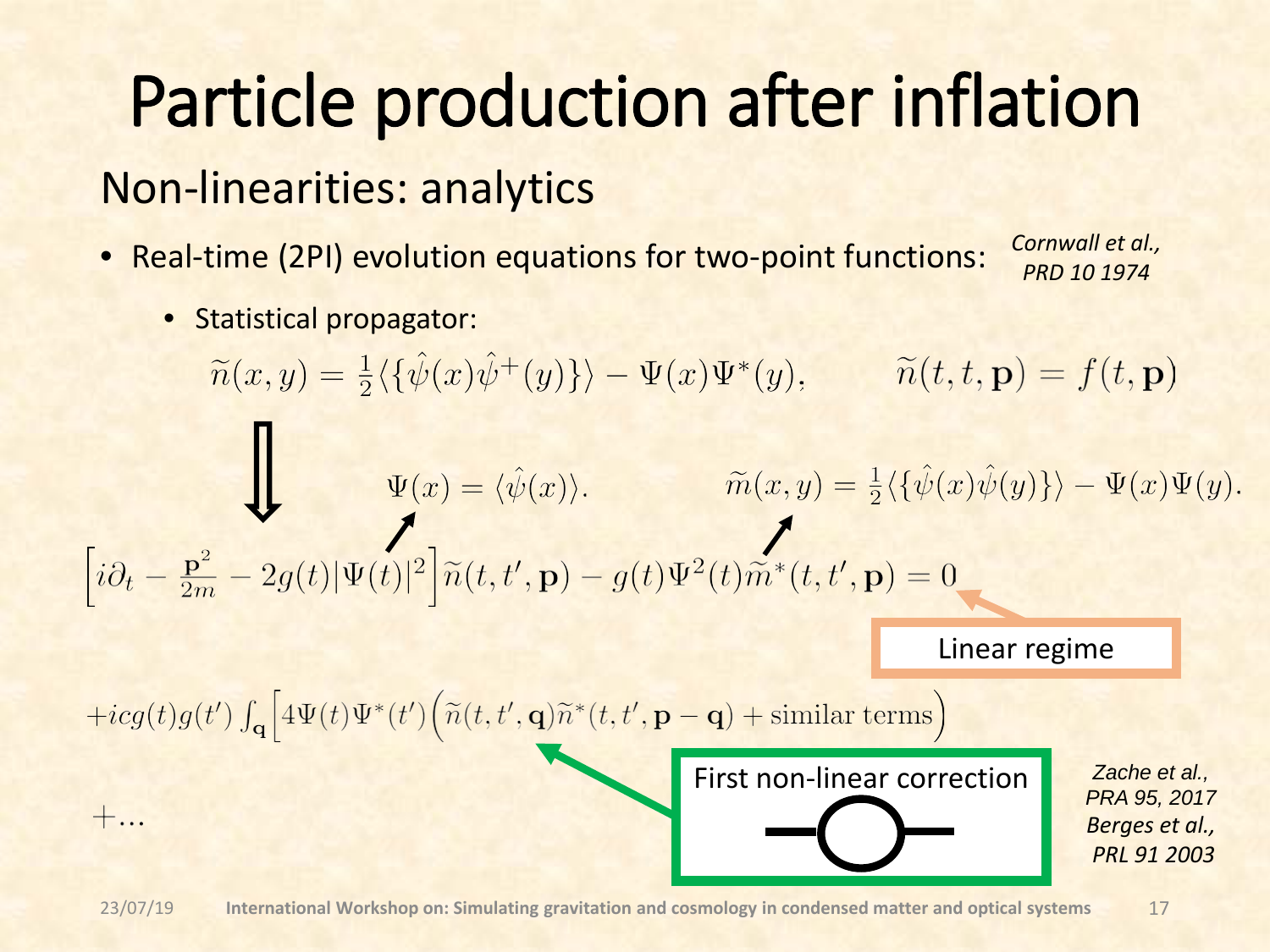### Thermalization

Once a sufficient amount of atoms is produced, switch off the modulation

How does the universe approach thermal equilibrium? *Micha and Tkachev*

*PRD 70 2004*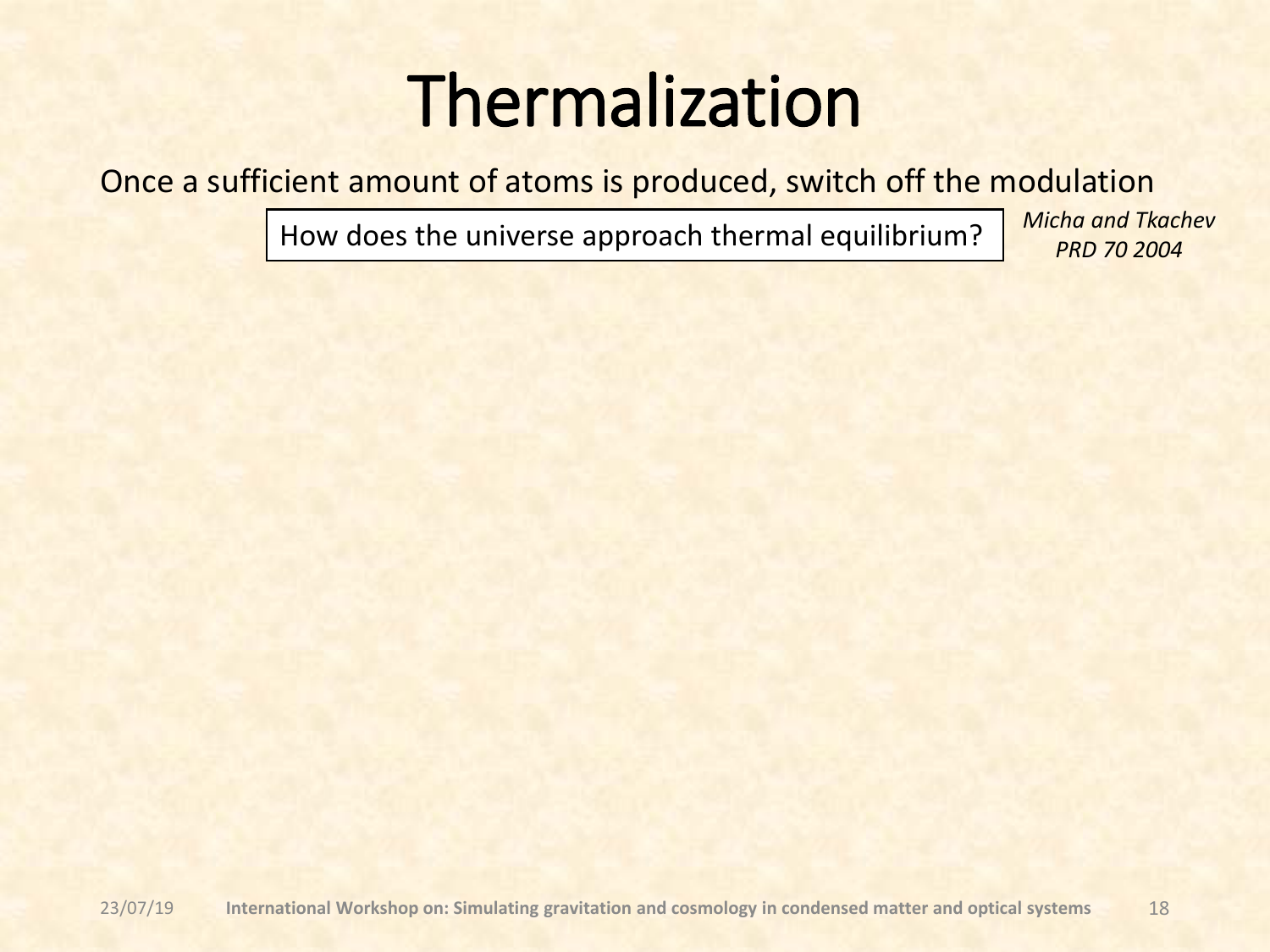### Thermalization

Once a sufficient amount of atoms is produced, switch off the modulation

How does the universe approach thermal equilibrium? *Micha and Tkachev*

*PRD 70 2004*

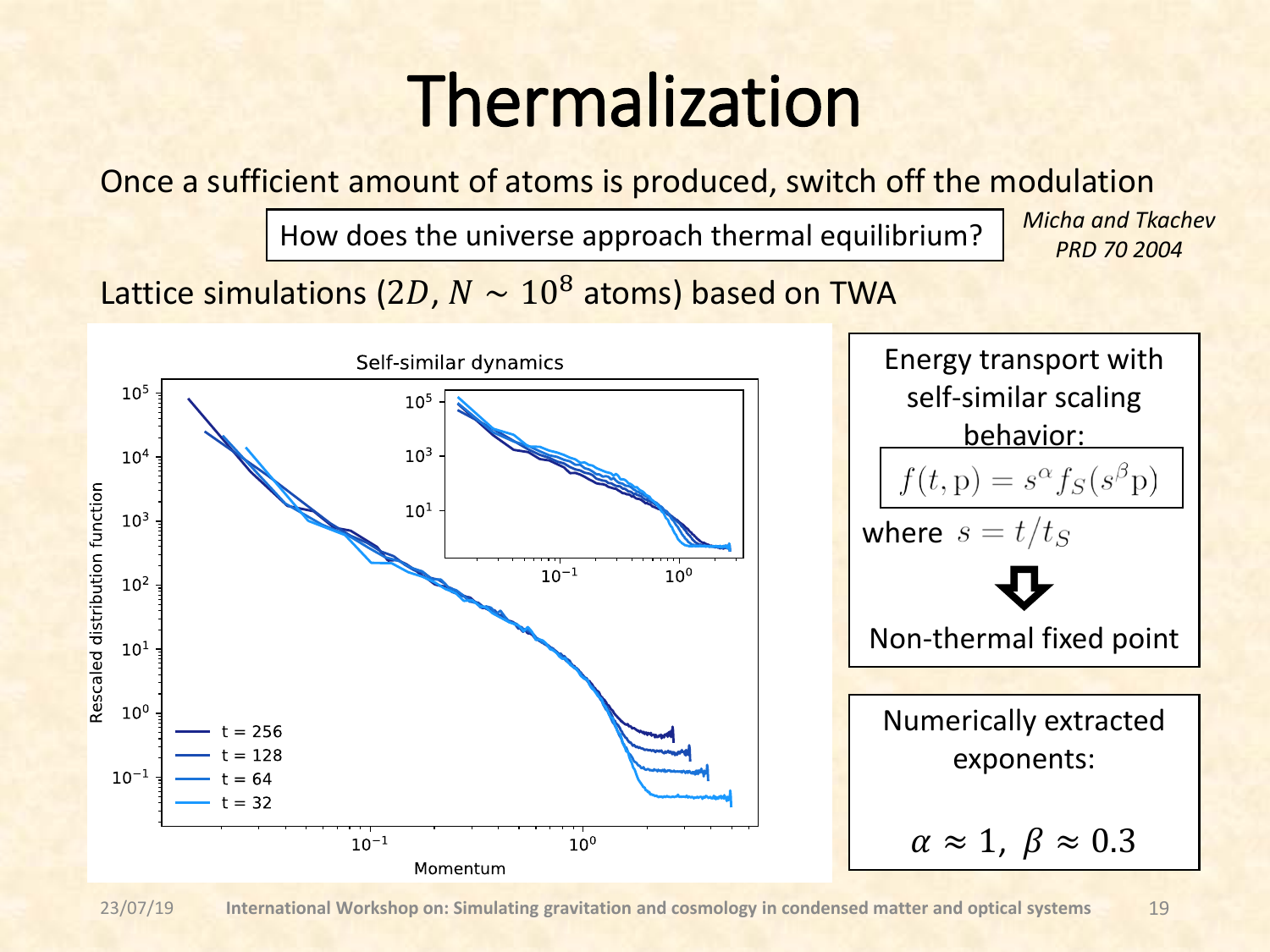### Thermalization vs expansion

• When  $f_{\text{char}} \sim 1$ , TWA becomes inapplicable

Relaxation to a Bose-Einstein distribution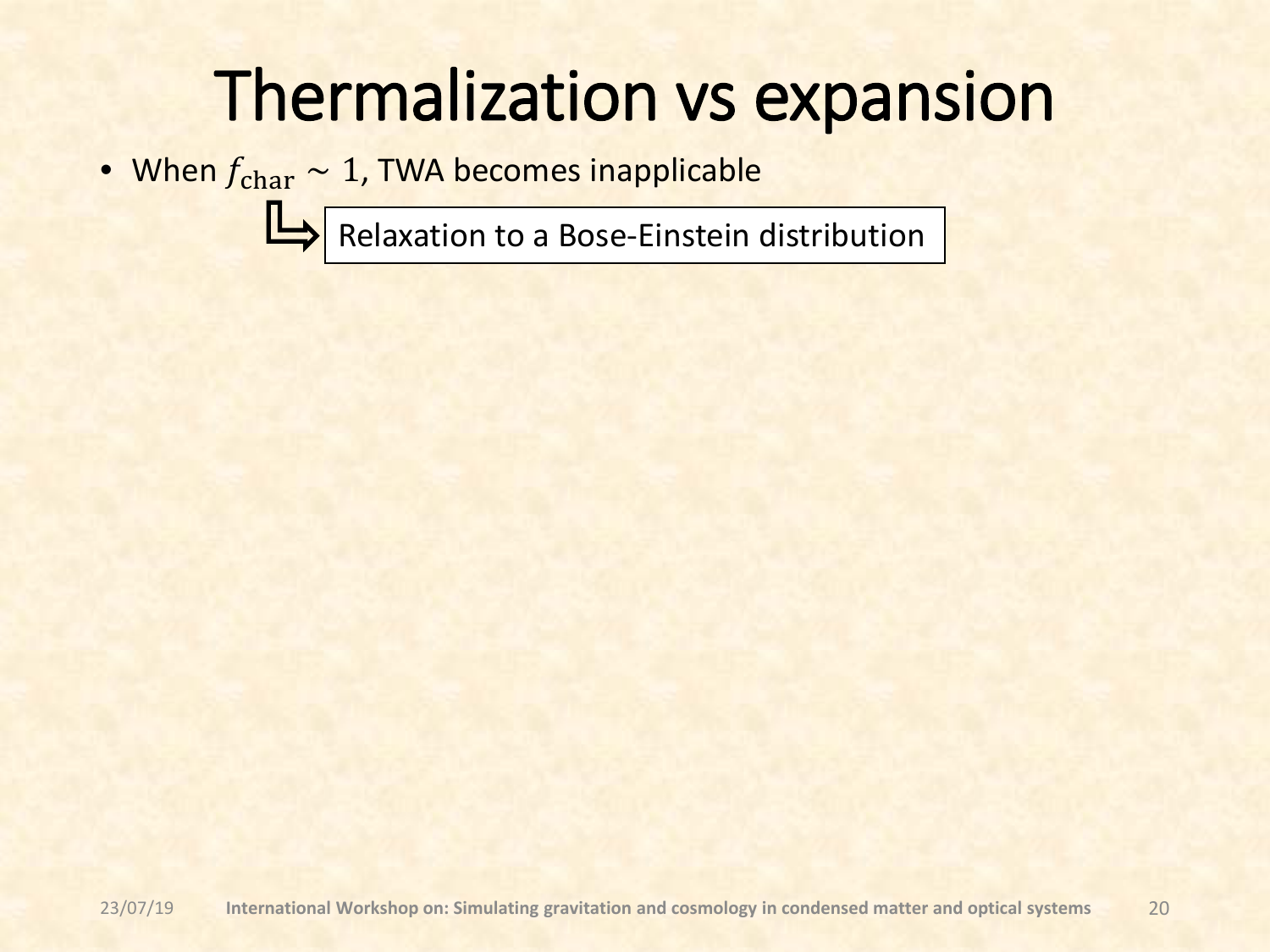### Thermalization vs expansion

• When  $f_{\text{char}} \sim 1$ , TWA becomes inapplicable

Relaxation to a Bose-Einstein distribution

- Interaction rates decrease with expansion
	- Can the particles achieve thermal equilibrium?

 $\Gamma \gg H$ : thermalization possible  $\Gamma \ll H$ : freeze-out

*Kolb Turner, Front.Phys. 69 (1990)*

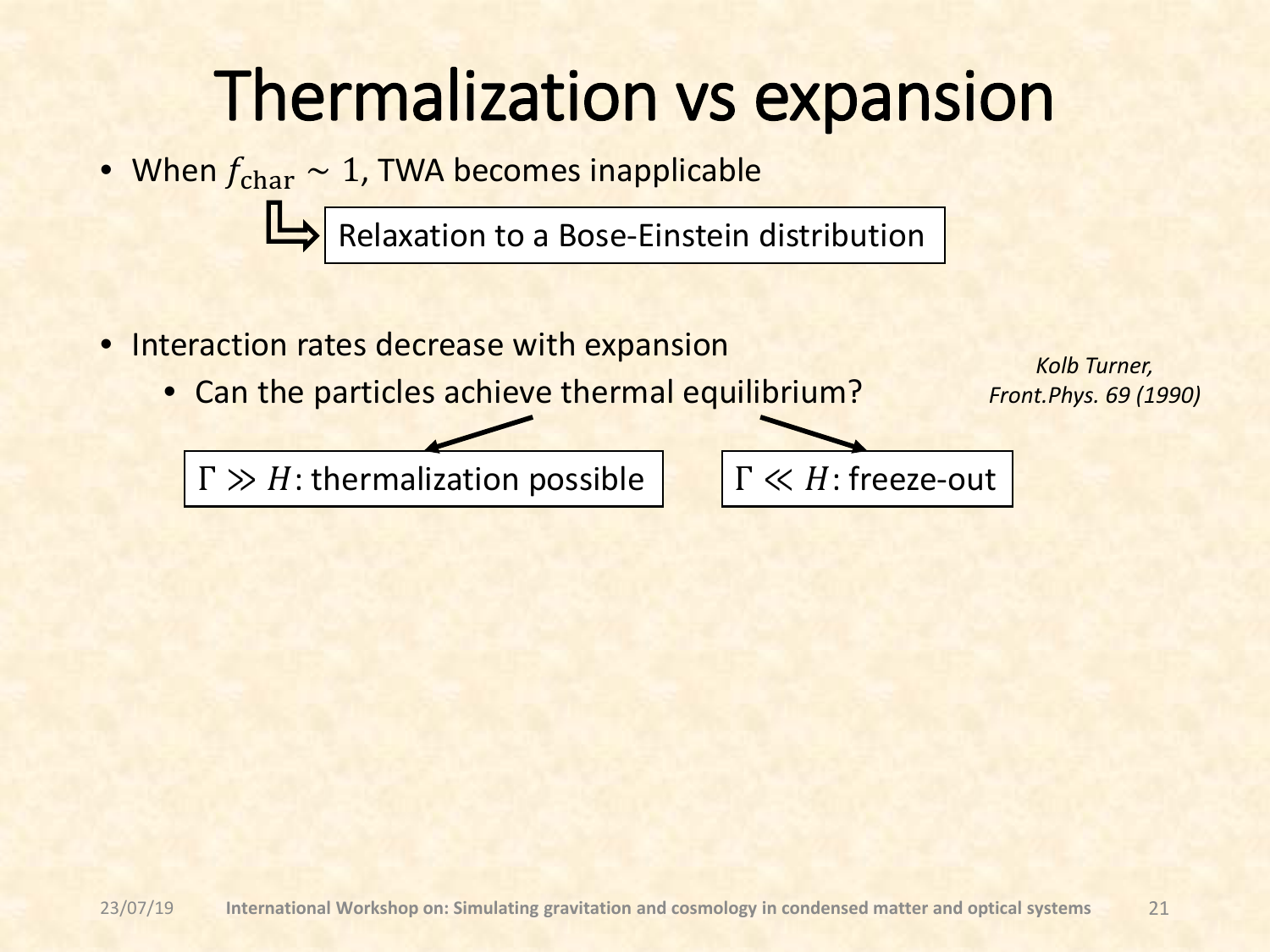#### Thermalization vs expansion

• When  $f_{\text{char}} \sim 1$ , TWA becomes inapplicable • Interaction rates decrease with expansion • Can the particles achieve thermal equilibrium? • These effects are present in the Bose gas Relaxation to a Bose-Einstein distribution  $\Gamma \gg H$ : thermalization possible  $\Gamma \ll H$ : freeze-out Freeze-out happens at  $\tau(t_{\text{phys}} = \infty)$ , *Kolb Turner, Front.Phys. 69 (1990)*

• = 2 = const • = 3 ∝ −1 if therm > phys = ∞ Freeze-out can happen before phys = ∞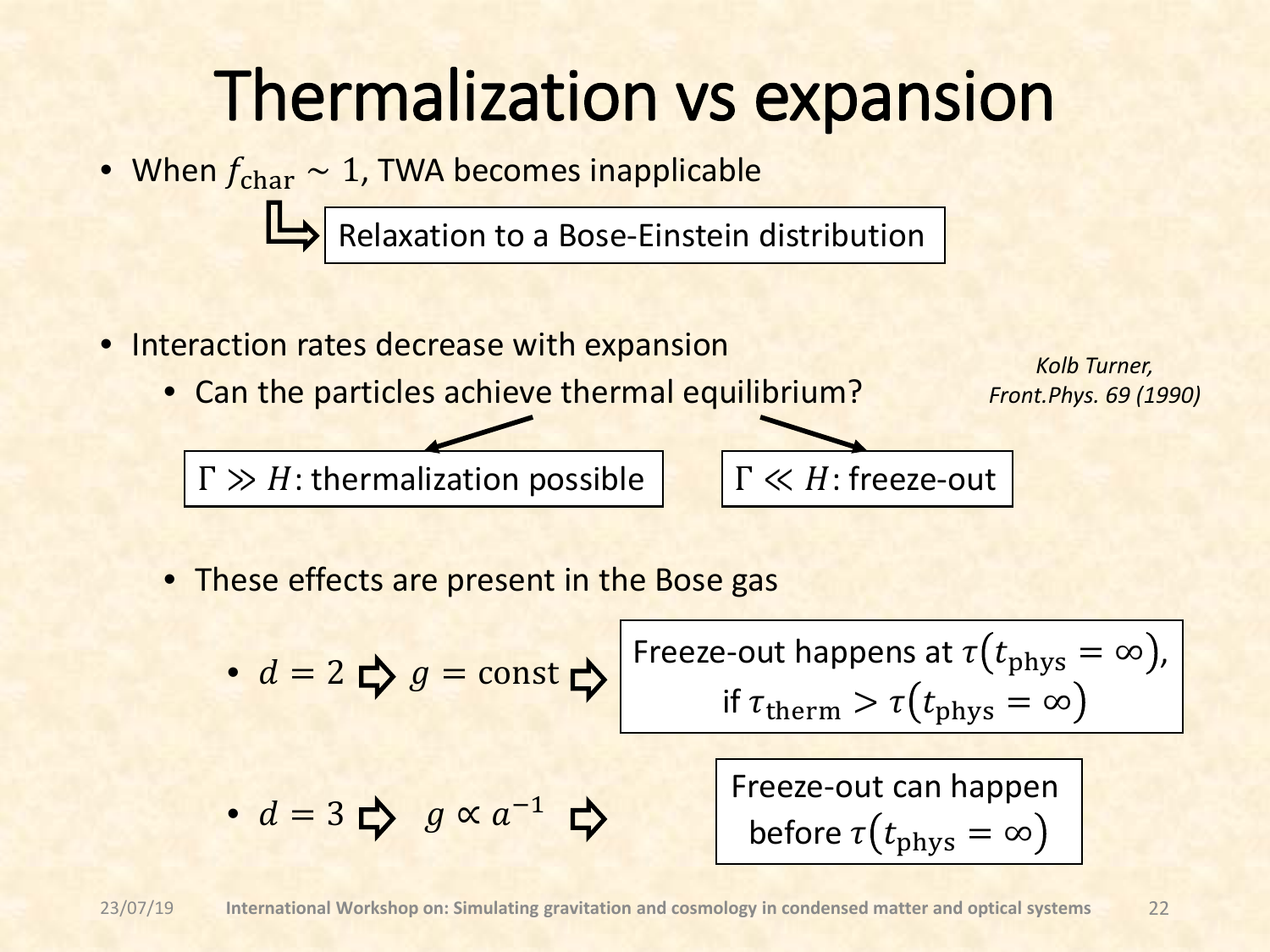## My collaborators

*Paper: in preparation*

#### Future implementation in "Oberthaler lab" **Helmut** Strobel **Markus Oberthaler** Jürgen Berges Aleksandr **Chatrchyan Theory**



Kevin Geier Philipp **Hauke** 



Celia Viermann **Maurus Hans**